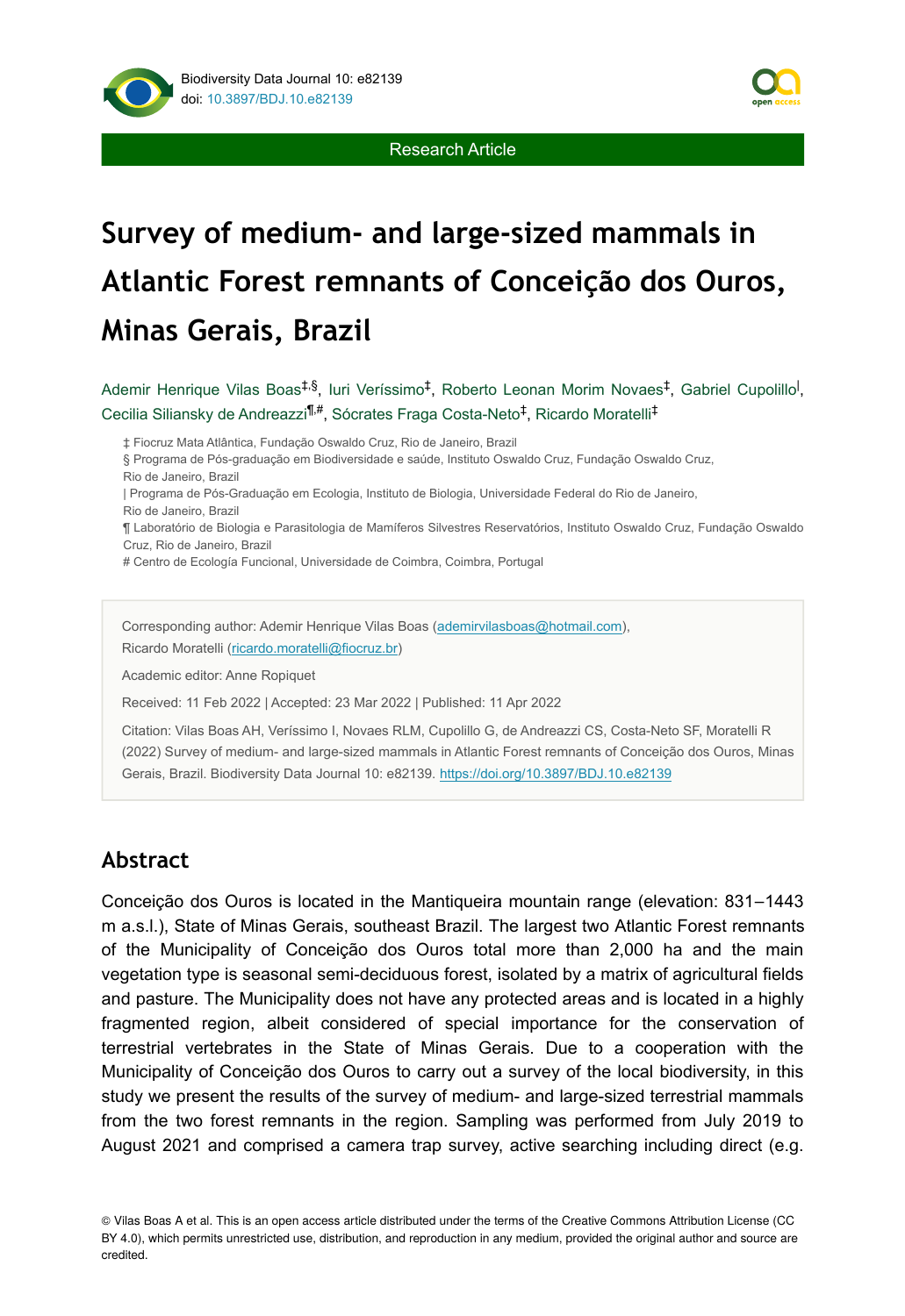carcass sightings) and indirect (e.g. footprints and faeces) evidence of species presence and interviews with residents. Twenty-nine native and two non-native species were documented. Ten species are in some category of threat of extinction at regional, national or global levels. This is the first survey of the terrestrial mammal fauna in the area of Conceição dos Ouros and results could be helpful in designing conservation strategies at the local scale.

### **Keywords**

Camera traps, conservation, diversity, endangered species, Mammalia

### **Introduction**

Brazil has one of the highest numbers of mammalian diversity in the world, with more than 760 species documented [\(Abreu et al. 2021\)](#page-12-0). The Atlantic Forest, a biodiversity hotspot and global priority area for conservation, contains more than 320 species of mammals, 90 of which are endemic to the biome ([Paglia et al. 2012](#page-14-0), [Graipel et al. 2017,](#page-13-0) [Quintela et al.](#page-14-1) [2020](#page-14-1)). The State of Minas Gerais, southeast Brazil, has 243 species of mammals, of which 70% are found in the Atlantic Forest and one third are unique to the biome ([Ministério do](#page-14-2) [Meio Ambiente et al. 2010\)](#page-14-2). At least 44 mammal species that occur in Minas Gerais are threatened with extinction [\(Bastos-Neto et al. 2009](#page-12-1), [Copam - Conselho Estadual de](#page-12-2) [Política Ambiental 2010](#page-12-2)), chief amongst them being primates and carnivores ([Drummond](#page-13-1) [et al. 2005](#page-13-1), [Bastos-Neto et al. 2009,](#page-12-1) [Copam - Conselho Estadual de Política Ambiental](#page-12-2) [2010](#page-12-2)).

Habitat loss and fragmentation are the leading threats to mammals ([Marinho-Filho and](#page-14-3) [Machado 2006](#page-14-3), [Metzger 2009\)](#page-14-4) and together with hunting, they mainly affect medium- to large-sized species ([Graipel et al. 2017](#page-13-0)). These species are particularly affected because of their low reproductive rates and need for large home ranges and high resource availability ([Trolle et al. 2007](#page-15-0), [Bocchiglieri et al. 2010](#page-12-3)). Thus, studies investigating the species richness, diversity, activity patterns and habitat use of mid- to large-sized mammals are essential to provide information for conservation strategies [\(Trolle et al. 2007](#page-15-0) , [Oliveira et al. 2009](#page-14-5), [Bocchiglieri et al. 2010](#page-12-3)).

Biodiversity conservation strategies at a local scale should be designed, based on an understanding of the occurrence and distribution of species ([Tobler et al. 2008](#page-15-1)) and the impacts of human activities on vulnerable species [\(Tobler et al. 2008](#page-15-1), [Cheyne et al. 2016,](#page-12-4) [Rosas-Ribeiro et al. 2017](#page-15-2)). Thus, in this study, we present the results of a survey of medium- and large-sized terrestrial mammals from two Atlantic Forest remnants of the Municipality of Conceição dos Ouros in the State of Minas Gerais, southeast Brazil. The Conceição dos Ouros Municipality does not have any protected areas and is located in a highly fragmented region, albeit considered of special importance for the conservation of terrestrial vertebrates in the State of Minas Gerais ([Drummond et al. 2005\)](#page-13-1).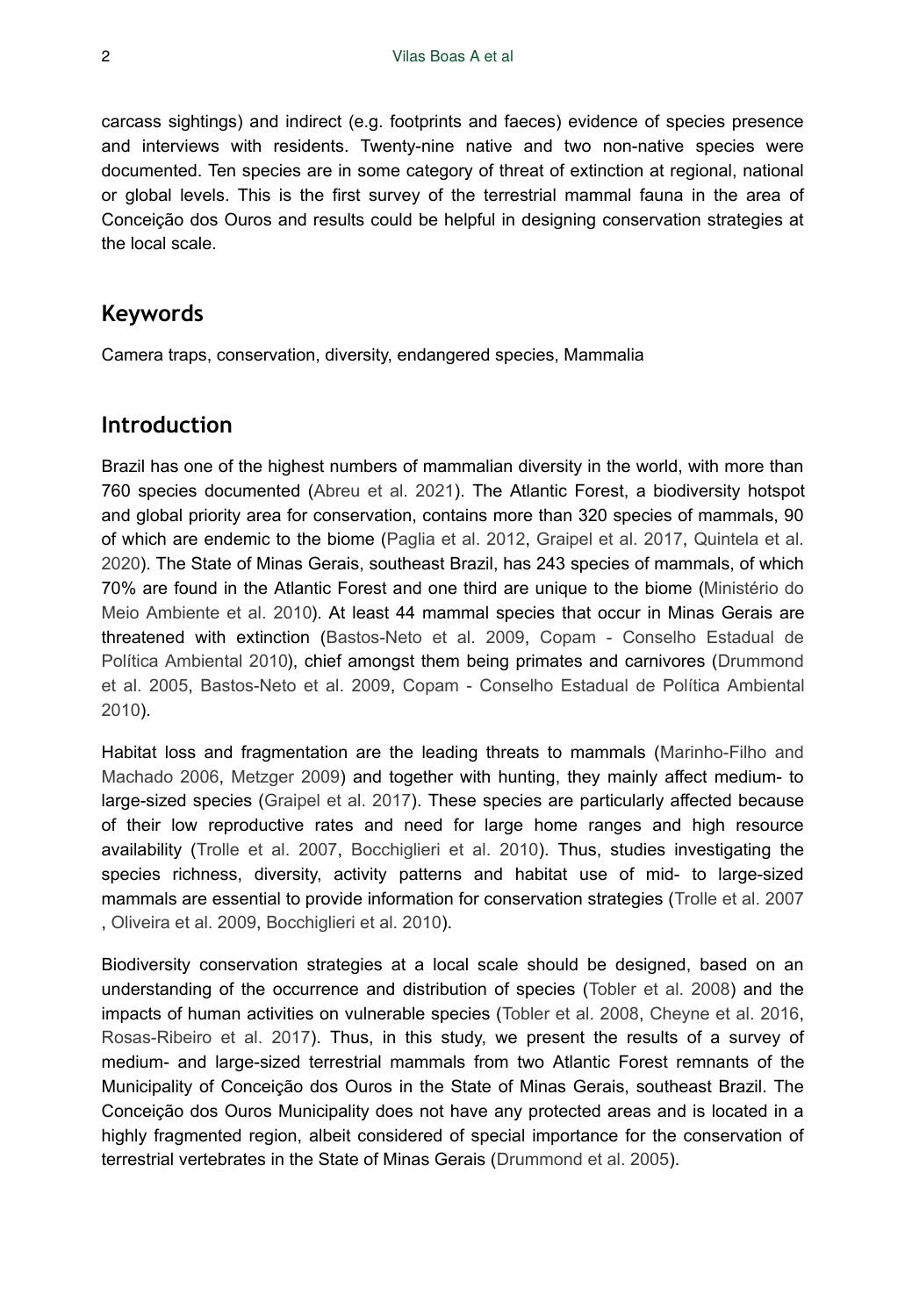### **Data resources**

Individualised records of medium- and large-sized mammals from Conceição dos Ouros, MG, registered by camera trap, is available in Suppl. material [1.](#page-16-0)

### **Material and Methods**

#### **Study area**

The study was conducted in the Municipality of Conceição dos Ouros, embedded in the Mantiqueira mountain range, southern Minas Gerais, at an elevation of 831–1443 m a.s.l. Conceição dos Ouros has 2,062 ha of Atlantic Forest remnants, which comprise 11% of the municipality's area (Fig. [1;](#page-2-0) [Fundação SOS Mata Atlântica and Instituto Nacional de](#page-13-2) [Pesquisas Espaciais 2014](#page-13-2)). The two fragments in the municipality > 500 ha were selected for the survey. These fragments were identified via satellite imagery and ground-truthing and are located on the Monte Alegre Farming Inc. farm, which contains most forest remnants of the Municipality.

<span id="page-2-0"></span>

Forest remnants in the Municipality of Conceição dos Ouros, MG, with the characterisation of land use.

The Serra do Sertãozinho (22°28'4.68"S, 45°44'7.79"W; ca. 1,520 ha) and Mata da Bexiga (22°24'28.65"S, 45°45'27.51"W; ca. 576 ha) fragments were selected for mammal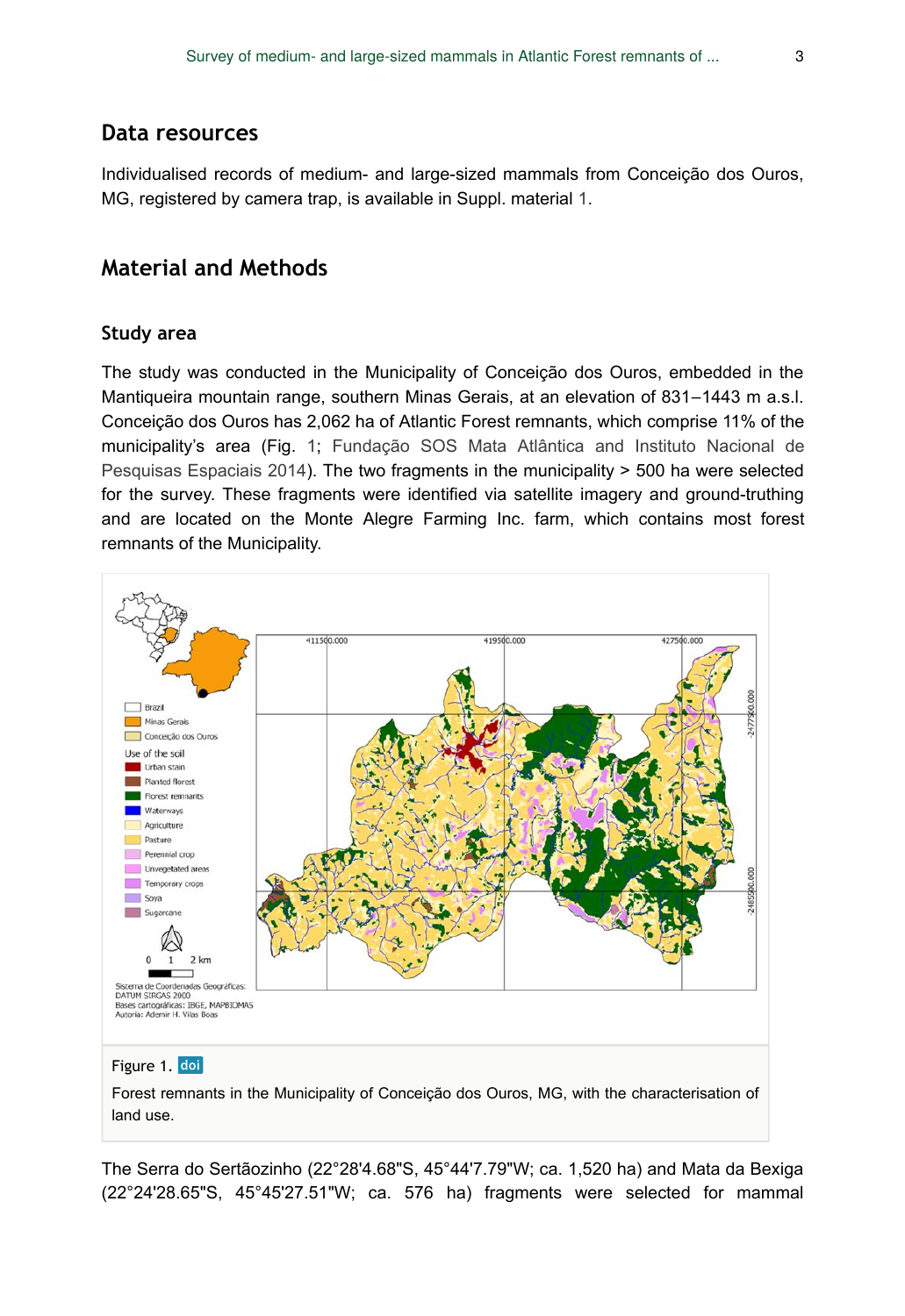sampling (Fig. [2](#page-3-0)). Their predominant vegetation is seasonal semi-deciduous forest and there are several bodies of water in their interior emptying into the Sapucaí-Mirim River, which crosses the farm. In addition, the farm has a permanent preservation area (APP) under regeneration that potentially functions as a natural corridor between fragments. The fragments are surrounded by a matrix of modified habitat consisting of cassava (589 ha), corn (485 ha), coffee (398 ha) and sugar cane (10 ha) fields, pastures for livestock with a herd of ca. 11,490 head of cattle and a few areas at an early stage of natural regeneration [\(Faria 2017](#page-13-3); Fig. [2\)](#page-3-0).

<span id="page-3-0"></span>

#### Figure 2. doi

Distribution of camera traps for surveying mid- and large-sized mammals, by period (see caption), in the largest remnants of vegetation in the Municipality of Conceição dos Ouros, MG.

The region's climate is subtropical highland (Cwb; [Köppen 1948\)](#page-13-4) featuring well-defined rainy (October to March) and dry (April to September) seasons. The average annual precipitation is 1,500 mm and the average annual temperature is 18°C with temperature extremes nearing  $0^{\circ}$ C in winter and  $\sim$  32 $^{\circ}$ C in summer.

#### **Sampling**

The study was conducted from July 2019 to August 2021 and comprised a camera trap survey, interviews with farm workers and residents of the fragments' surroundings ([Voss](#page-15-3) [and Emmons 1996](#page-15-3)) and active searching including direct (e.g. visual and vocalisation records) and secondary (e.g. footprints and faeces) evidence of species presence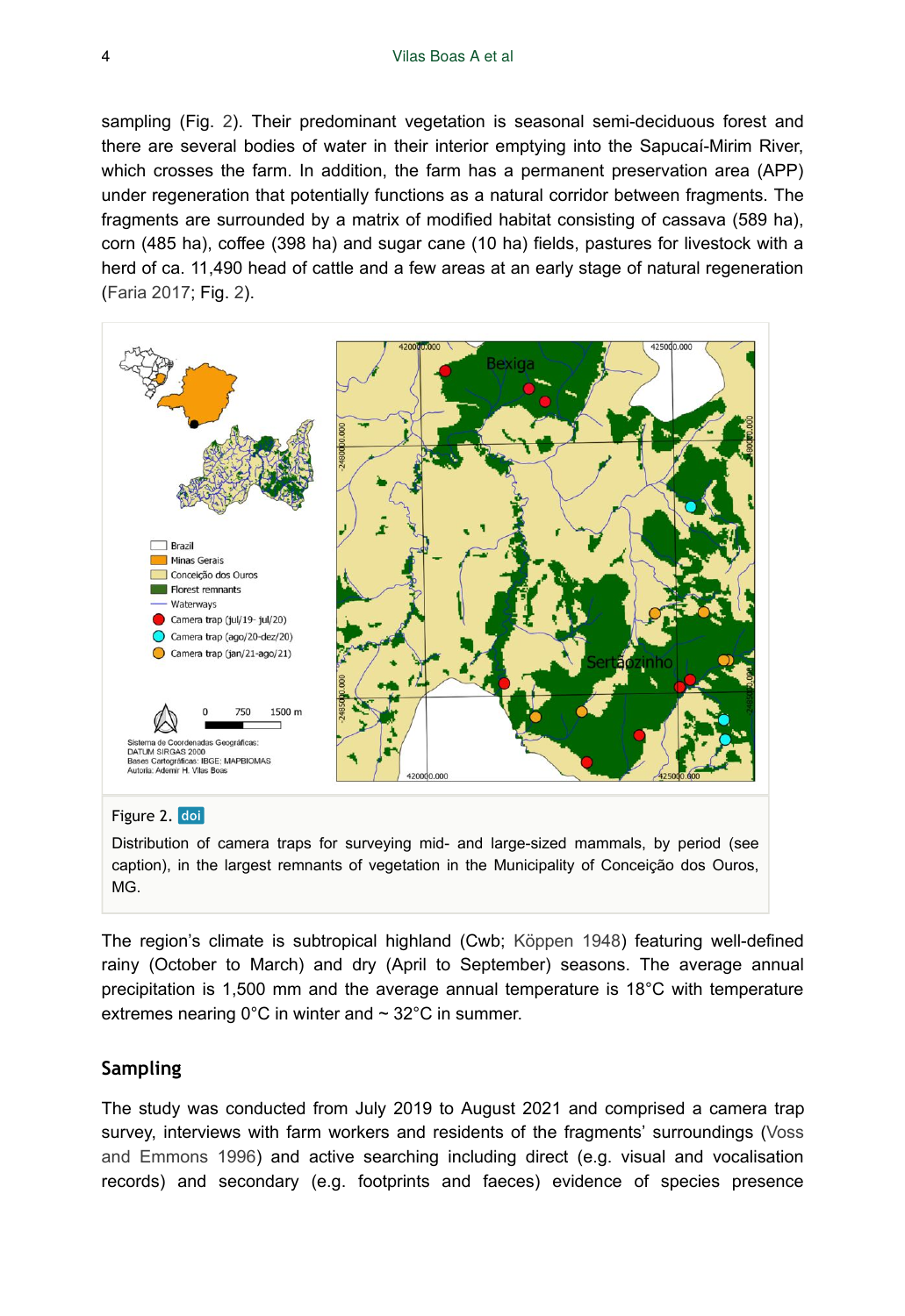[\(Carvalho Jr and Luz 2008,](#page-12-5) [Becker and Dalponte 2013\)](#page-12-6), in addition to occasional records, such as carcass sightings.

For the camera trap survey, eight Trophy Cam trail cameras (Bushnell, Overland Parks, KS, USA) were placed at ca. 40 cm above the ground. Cameras were installed randomly in spots where animals are expected to pass, such as trails, forest clearings and near small water bodies (Fig. [2\)](#page-3-0), always baited with banana paste, oats, peanut butter and bacon. Camera traps remained operational throughout the study period and were repositioned every 90 days, totalling 765 sampling days for a sampling effort of 6,120 camera-days (Fig. [2](#page-3-0)). The images of all individuals of the same species detected by the same camera trap within a 1-h interval were treated as a single record. Active searches were conducted along trails in the interior of the fragments, totalling 263.33 km of trails covered over 90 sampling days randomly distributed within the study period. These suveys were conducted in the early morning (06:00-12:00 h) and late afternoon/early evening (16:00-00:00 h). Twentyfour interviews were conducted with farm workers and residents living near the fragments.These interviews aimed to survey the species that occur in the region and the human-animal interfaces (Suppl. materials [2,](#page-16-1) [3\)](#page-16-2).

#### **Data analysis**

All mid- to large-sized mammals with body weight > 1.0 kg were included [\(Chiarello 2000\)](#page-12-7). We also included records of smaller animals in the region like *Didelphis albiventris* Lund, 1840, *Didelphis aurita* (Wied-Neuwied, 1826), *Sylvilagus* sp. and *Coendou spinosus* (Cuvier, 1823) that could be reliably identified in the sampled area. Although it was not possible to distinguish *D. albiventris* and *D. aurita* based on camera trap records, the occurrence of these two species were confirmed by trap captures during the small mammal survey. Footprints were identified from [Becker and Dalponte \(2013\)](#page-12-6) and [Carvalho Jr and](#page-12-5) [Luz \(2008\)](#page-12-5). When species detected by camera traps could not be reliably identified, images were submitted to experts in each taxonomic group for identification (see Acknowledgements). The nomenclature used for xenarthrans and marsupials followed different authors in [Gardner \(2008\).](#page-13-5) For the others, the nomenclature follows [Wilson and](#page-15-4) [Reeder \(2005\).](#page-15-4)The classification into feeding habits was based on [Paglia et al. \(2012\)](#page-14-0) and [Magioli \(2016\).](#page-14-6) The conservation status of each species on a global, national and regional level was derived respectively from the [IUCN \(2021\)](#page-13-6), the Red Book of Threatened Brazilian Fauna ([Instituto Chico Mendes de Conservação da Biodiversidade 2018\)](#page-13-7) and the Minas Gerais Red List ([Copam - Conselho Estadual de Política Ambiental 2010\)](#page-12-2).

The sampling effort was calculated by multiplying the number of camera traps by the number of active sampling days (unit: camera-days; [Srbek-Araujo and Chiarello 2007\)](#page-15-5). The species accumulation curve for mammal species of the two forest fragments combined in Conceição dos Ouros was constructed using EstimateS v. 9.1 ([Colwell 2011\)](#page-12-8). In addition, the capture success and photographic rate were also computed for each species. The estimated mammal species richness for Conceição dos Ouros was calculated using the Jackknife1 non-parametric richness estimator [\(Zahl 1977](#page-15-6)). Species diversity was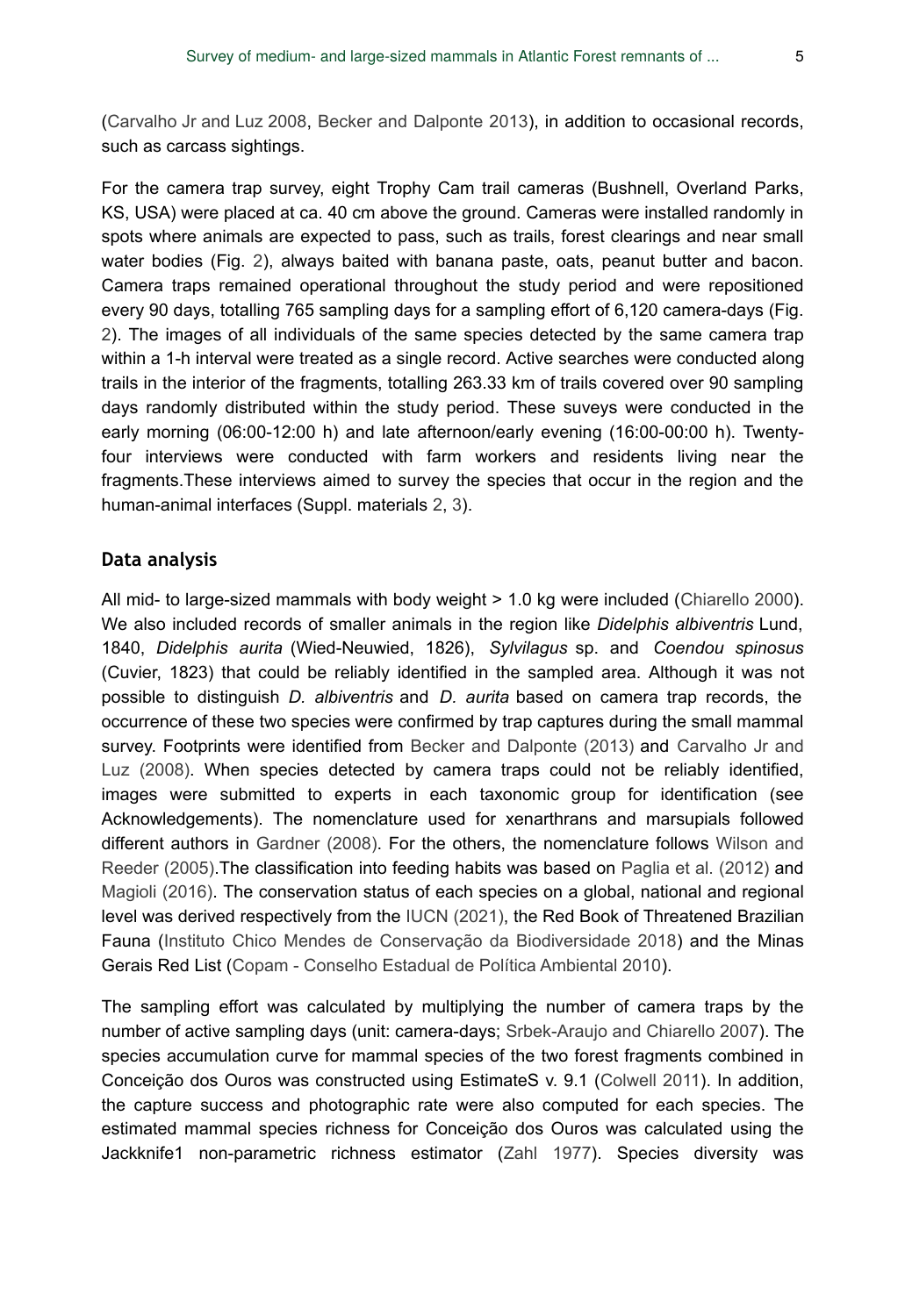calculated using the Shannon–Wiener (H') Diversity Index and Simpson's Heterogeneity Index. These analyses were all performed using PAST 3.0 software ([Hammer et al. 2001\)](#page-13-8).

## **Results**

The camera trap survey, interviews and other direct and secondary evidence revealed the occurrence of 31 species of wild terrestrial mammals, including 29 native and two nonnative species distributed in six orders, 16 families and 26 genera (Table [1\)](#page-5-0). The orders with the highest species richness were Carnivora (11 spp.) and Rodentia (6 spp.). The nonnative species *Lepus europaeus* (European hare) and *Sus scrofa* (wild boar) were included on the species list because they form populations living wild in the area. In addition, domestic dogs (*Canis lupus familiaris*) and cattle (*Bos taurus*) were also recorded, but were not included on the species list because they are not wild animals. The species *Speothos venaticus* (bush dog) and *Tamandua tetradactyla* (southern tamandua) were mentioned once each by residents during interviews, but due to a lack of additional evidence of their occurrence in the forest remnants of Conceição dos Ouros, we decided not to include them in the final species list. Four feeding habitats were identified (Table [1](#page-5-0)) and most species were omnivores (13 spp.), followed by herbivores (7 spp.), carnivores (6 spp.) and frugivores (5 spp.).

#### <span id="page-5-0"></span>Table 1.

Species of medium and large mammals recorded by camera traps (ct), capture (cp), carcass (ca), faeces (fe), footprints (fp), interviews (i) and visualisation (v) in the Atlantic Forest remnants of Conceição dos Ouros, MG, including their classification into feeding habits and conservation status at regional ([Copam - Conselho Estadual de Política Ambiental 2010\)](#page-12-2), national [\(Instituto Chico](#page-13-7) [Mendes de Conservação da Biodiversidade 2018](#page-13-7)) and global [\(IUCN 2021\)](#page-13-6) scales (LC = Least Concern; NT = Near Threatened; VU = Vulnerable; EN = Endangered, CR = Critically Endangered). Species classified as "Vulnerable" or "Endangered" on regional, national or global scales are marked with an asterisk (\*). Introduced exotic species are marked with two asterisks (\*\*).

| Taxa               | Common name      | <b>Feeding habit</b>    | Record<br>type | <b>Conservation Status</b> |               |               |
|--------------------|------------------|-------------------------|----------------|----------------------------|---------------|---------------|
|                    |                  |                         |                | МG                         | <b>Brazil</b> | <b>Global</b> |
| Artiodactyla       |                  |                         |                |                            |               |               |
| Cervidae           |                  |                         |                |                            |               |               |
| Mazama gouazoubira | Grey brocket     | Herbivore/<br>Frugivore | ct, fp; i      | $\overline{a}$             | LC            | LC            |
| Tayassuidae        |                  |                         |                |                            |               |               |
| Dicotyles tajacu*  | Collared peccary | Omnivore                | ct; fp; i      | VU                         | LC            | LC            |
| Suidae             |                  |                         |                |                            |               |               |
| Sus scrofa**       | Wild boar        | Frugivore/<br>Herbivore | ct; fp; i      | Invasive                   | Invasive      | LC            |
| Cingulata          |                  |                         |                |                            |               |               |
| Dasypodidae        |                  |                         |                |                            |               |               |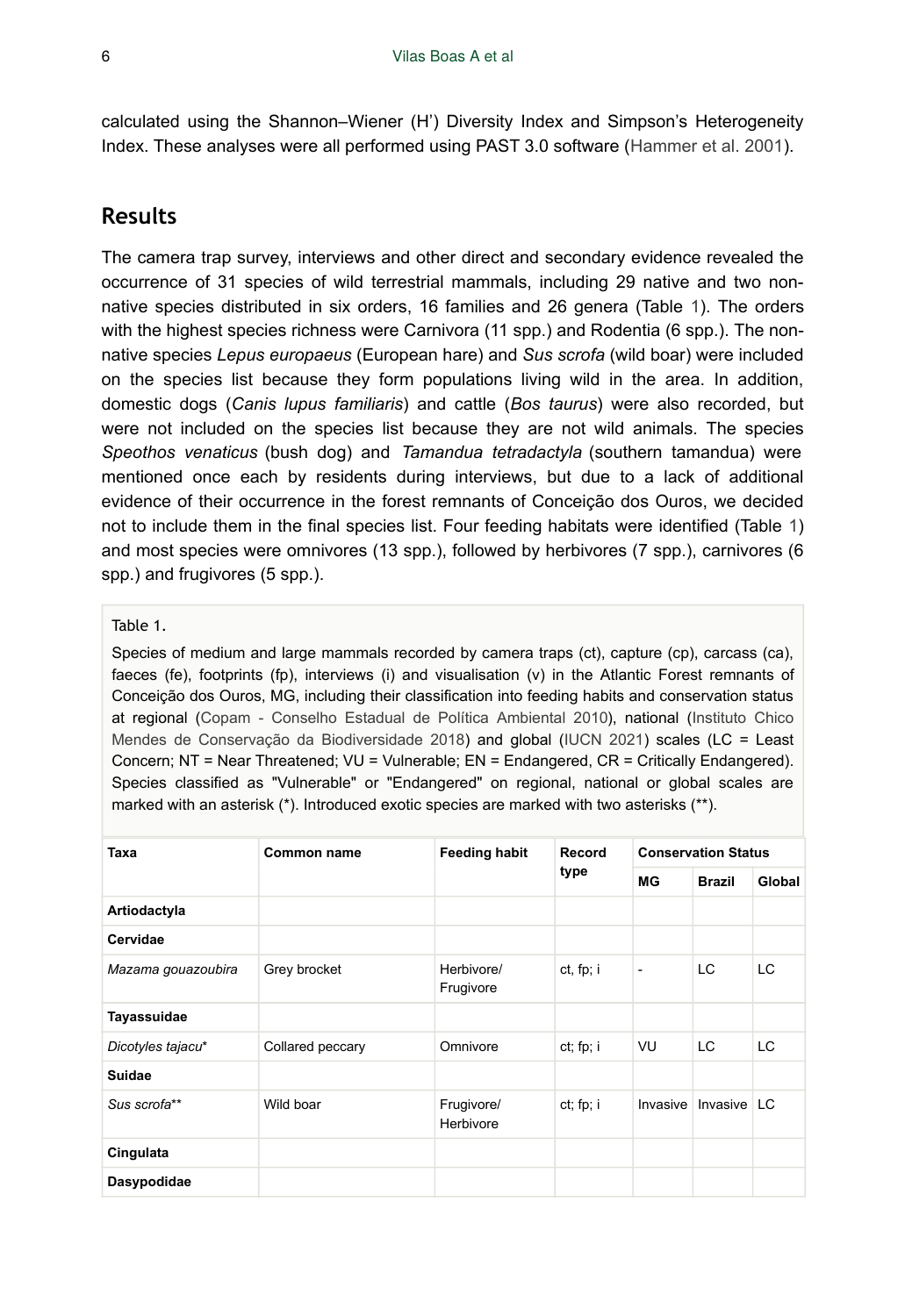| Taxa                           | Common name           | <b>Feeding habit</b>     | Record    | <b>Conservation Status</b> |                      |        |
|--------------------------------|-----------------------|--------------------------|-----------|----------------------------|----------------------|--------|
|                                |                       |                          | type      | МG                         | <b>Brazil</b>        | Global |
| Dasypus novemcinctus           | Nine-banded armadillo | Omnivore/<br>Insectivore | ct; i     | $\overline{\phantom{a}}$   | LС                   | LC     |
| Euphractus sexcinctus          | Six-banded armadillo  | Omnivore                 | ct; i     | $\frac{1}{2}$              | LC                   | LС     |
| Carnivora                      |                       |                          |           |                            |                      |        |
| Canidae                        |                       |                          |           |                            |                      |        |
| Cerdocyon thous                | Crab-eating fox       | Omnivore                 | ct        | $\blacksquare$             | LC                   | LC     |
| Chrysocyon brachyurus          | Maned wolf            | Omnivore                 | ct; i; fe | VU                         | VU                   | NT     |
| Felidae                        |                       |                          |           |                            |                      |        |
| Leopardus guttulus*            | Southern tigrina      | Carnivore                | ct, i     | VU                         | VU                   | VU     |
| Leopardus pardalis*            | Ocelot                | Carnivore                | ct; i; ca | VU                         | LС                   | LС     |
| Puma concolor*                 | Puma                  | Carnivore                | ct; fp; i | VU                         | VU                   | LС     |
| Puma yagouaroundi*             | Jaguarundi            | Carnivore                | ct; i     |                            | VU                   | LС     |
| Mustelidae                     |                       |                          |           |                            |                      |        |
| Eira barbara                   | Tayra                 | Omnivore                 | ct; i     | $\frac{1}{2}$              | LС                   | LС     |
| Galictis vittata               | Greater grison        | Carnivore                | i         | $\overline{\phantom{a}}$   | LC                   | LC     |
| Lontra longicaudis*            | Neotropical otter     | Carnivore                | i         | VU                         | LС                   | NT     |
| Procyonidae                    |                       |                          |           |                            |                      |        |
| Nasua nasua                    | Coati                 | Omnivore                 | ct; i     | $\frac{1}{2}$              | LС                   | LC     |
| Procyon cancrivorus            | Crab-eating raccoon   | Frugivore/<br>Omnivore   | ct; i     | $\frac{1}{2}$              | LС                   | LC     |
| Didelphimorphia                |                       |                          |           |                            |                      |        |
| Didelphidae                    |                       |                          |           |                            |                      |        |
| Didelphis albiventris          | White-eared opossum   | Omnivore                 | cp; i     | $\frac{1}{2}$              | LC                   | LC     |
| Didelphis aurita               | Black-eared opossum   | Omnivore                 | cp; i     | $\frac{1}{2}$              | LС                   | LС     |
| Lagomorpha                     |                       |                          |           |                            |                      |        |
| Leporidae                      |                       |                          |           |                            |                      |        |
| Lepus europaeus**              | European hare         | Herbivore                | i         |                            | Invasive Invasive LC |        |
| Sylvilagus sp.                 | Tapeti                | Herbivore                | i         | ÷                          | $\frac{1}{2}$        | LС     |
| Pilosa                         |                       |                          |           |                            |                      |        |
| <b>Bradypodidae</b>            |                       |                          |           |                            |                      |        |
| Bradypus variegatus            | Brown-throated sloth  | Herbivore                | İ.        | $\overline{a}$             | LC                   | LC     |
| <b>Primates</b>                |                       |                          |           |                            |                      |        |
| Atelidae                       |                       |                          |           |                            |                      |        |
| Alouatta guariba<br>clamitans* | Southern brown howler | Herbivore                | i; v      | VU                         | VU                   | LC     |
| Callitrichidae                 |                       |                          |           |                            |                      |        |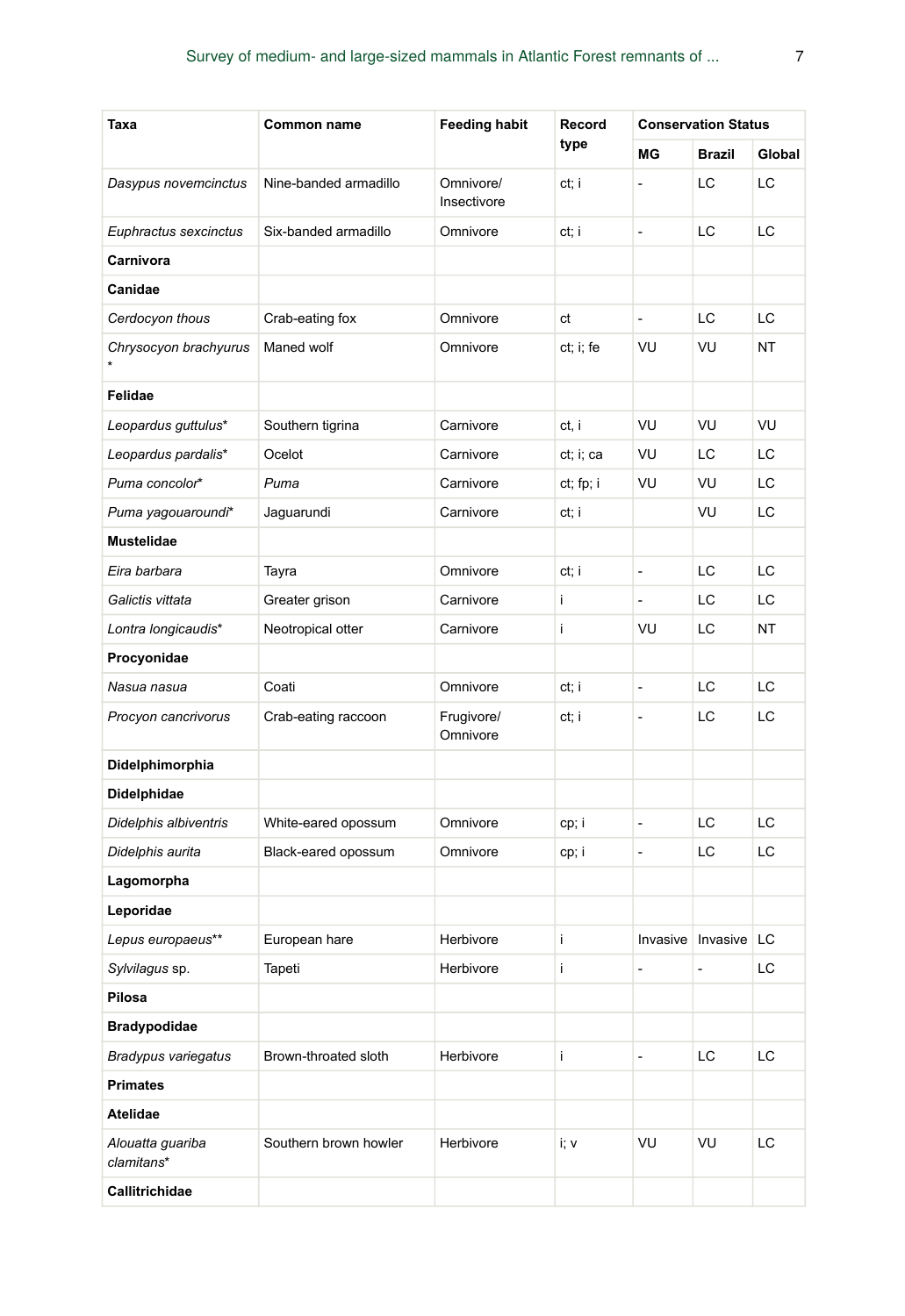| Taxa                         | <b>Common name</b>                  | <b>Feeding habit</b>    | Record<br>type      | <b>Conservation Status</b> |               |           |
|------------------------------|-------------------------------------|-------------------------|---------------------|----------------------------|---------------|-----------|
|                              |                                     |                         |                     | MG                         | <b>Brazil</b> | Global    |
| Callithrix aurita*           | Buffy-tufted marmoset               | Omnivore                | i                   | EN                         | EN            | VU        |
| Callithrix penicillata       | Black-tufted marmoset               | Omnivore                | e: v                | $\overline{\phantom{a}}$   | LC            | LC        |
| Cebidae                      |                                     |                         |                     |                            |               |           |
| Sapajus nigritus             | Black capuchin                      | Omnivore                | ct: i: v            | $\overline{a}$             | LC            | <b>NT</b> |
| <b>Pitheciidae</b>           |                                     |                         |                     |                            |               |           |
| Callicebus nigrifrons*       | <b>Black-fronted titi</b>           | Omnivore                | i                   | EN                         | VU            | VU        |
| Rodentia                     |                                     |                         |                     |                            |               |           |
| Caviidae                     |                                     |                         |                     |                            |               |           |
| Cavia aperea                 | Brazilian guinea pig                | Herbivore               | i                   | $\overline{\phantom{a}}$   | LC            | LC        |
| Hydrochoerus<br>hydrochaeris | Capybara                            | Herbivore               | ct; fp; i; fe;<br>v | $\overline{\phantom{a}}$   | LC            | LC        |
| Cuniculidae                  |                                     |                         |                     |                            |               |           |
| Cuniculus paca               | Lowland paca                        | Frugivore/<br>Herbivore | ct: i               | $\overline{a}$             | LC            | LC        |
| Dasyproctidae                |                                     |                         |                     |                            |               |           |
| Dasyprocta leporina          | Red-rumped agouti                   | Frugivore/<br>Herbivore | i                   | $\overline{\phantom{a}}$   | LC            | LC        |
| Erethizontidae               |                                     |                         |                     |                            |               |           |
| Coendou spinosus             | Paraguayan hairy dwarf<br>porcupine | Frugivore               | i                   | $\overline{\phantom{a}}$   | LC            | LC        |

Twenty species were detected by camera traps, five by active searching and eight species were identified from interviews. Of the 20 species detected by the camera traps, *Didelphis* spp., *Dicotyles tajacu* (collared peccary) and *Eira barbara* (tayra) were the most frequent, accounting for 13.9%, 7.1% and 5.2% of all detections, respectively.

The Shannon-Wiener Diversity Index (H') was 2.27 and 2.41 for the Mata da Bexiga and Serra do Sertãozinho fragments, respectively. The Simpson Index was 0.82 and 0.86 for Mata da Bexiga and Serra do Sertãozinho, respectively (Table [2\)](#page-8-0). These results indicate that there are no differences in the structure of the mammal community between the two fragments and that the mammal fauna is diverse with no dominant species.

Total estimated species number of mid- and large-sized mammals was 22 with the Jackknife1 estimator using camera trap data only (Fig. [3\)](#page-8-1). The species accumulation curve nearly reached saturation. In addition, when data were pooled from all sampling techniques (i.e. camera trapping, active searching and interviews), the estimated species richness for the Mata da Bexiga and Serra do Sertãozinho fragments was 40 with the Jackknife1 estimator (Fig. [4](#page-9-0)).

Of the 31 mammal species recorded, seven are coded as Vulnerable (*Alouatta guariba*, *Chrysocyon brachyurus*, *Leopardus guttulus*, *Leopardus pardalis*, *Lontra longicaudis*,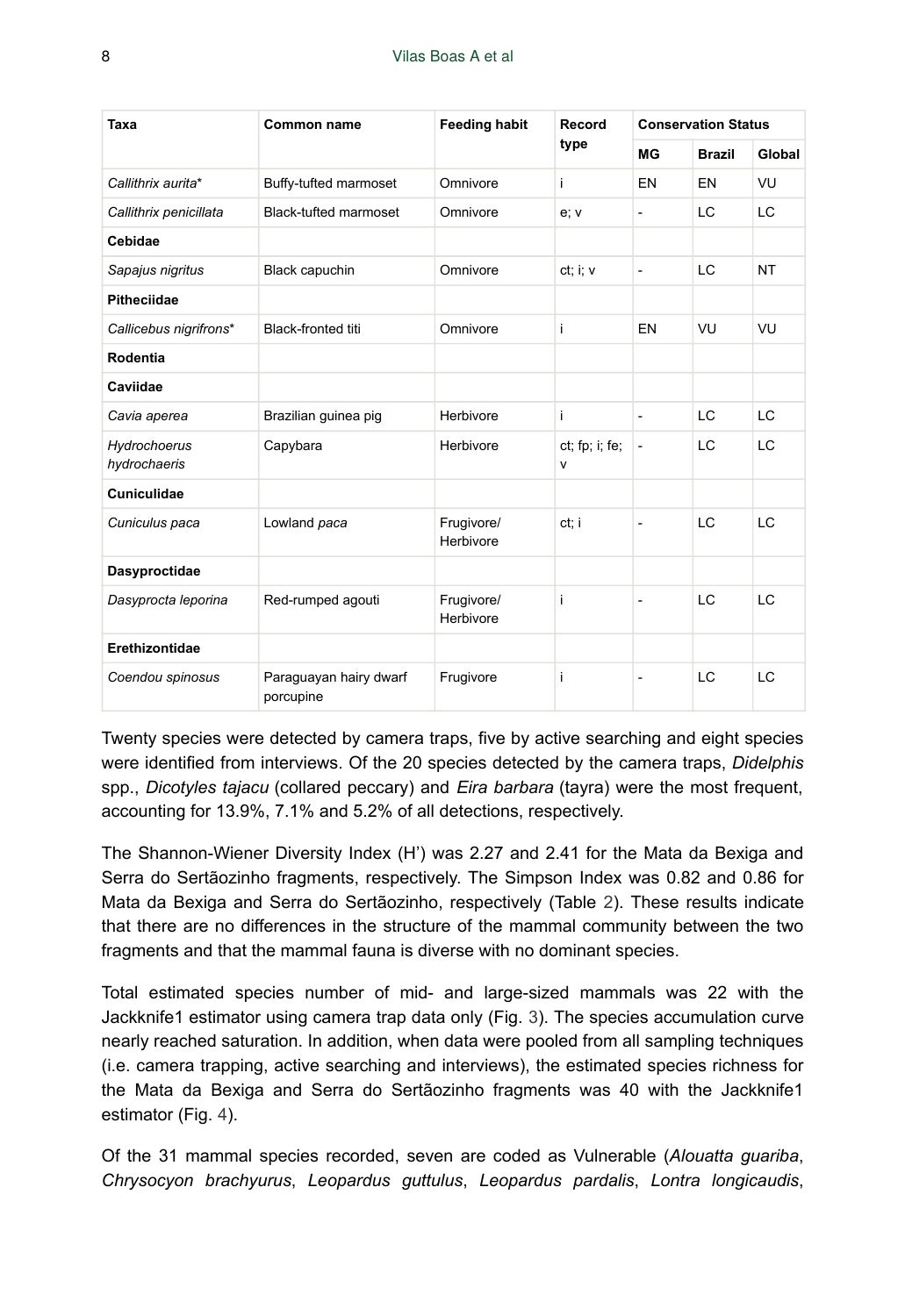*Dicotyles tajacu* and *Puma concolor*) and two as Endangered (*Callicebus nigrifrons* and *Callithrix aurita*) in the Minas Gerais Red List ([Copam - Conselho Estadual de Política](#page-12-2) [Ambiental 2010\)](#page-12-2). In addition, six species are coded as Vulnerable (*Alouatta guariba*, *Callicebus nigrifrons*, *Chrysocyon brachyurus*, *Leopardus guttulus*, *Puma concolor* and *Puma yagouaroundi*) and one species is listed as Endangered (*Callithrix aurita*) in the Red Book of Threatened Brazilian Fauna ([Instituto Chico Mendes de Conservação da](#page-13-7) [Biodiversidade 2018](#page-13-7)). At the global level, four species are currently listed as Vulnerable (*Alouatta guariba*, *Callicebus nigrifrons*, *Callithrix aurita* and *Leopardus guttulus*) and three as Near Threatened (*Chrysocyon brachyurus*, *Lontra longicaudis* and *Sapajus nigritus*) in the [IUCN \(2021\).](#page-13-6)

#### <span id="page-8-0"></span>Table 2.

Shannon–Wiener Diversity Index (H') and Simpson Index for the Mata da Bexiga and Serra do Sertãozinho fragments.

|             | estimator | observed | estimated | standard error | CI (95% lower) | CI (95% upper) |
|-------------|-----------|----------|-----------|----------------|----------------|----------------|
| Bexiga      |           |          |           |                |                |                |
|             | Shannon   | 2.272    | 2.363     | 0.108          | 2.272          | 2.576          |
|             | Simpson   | 0.822    | 0.826     | 0.018          | 0.822          | 0.861          |
| Sertãozinho |           |          |           |                |                |                |
|             | Shannon   | 2.41     | 2.482     | 0.088          | 2.41           | 2.654          |
|             | Simpson   | 0.861    | 0.864     | 0.011          | 0.861          | 0.885          |

<span id="page-8-1"></span>

#### Figure 3. doi

Accumulation curve of mid- and large-sized mammals recorded by camera traps in the remnants of vegetation in the Municipality Conceição dos Ouros, MG. The lower curve indicates the accumulation of observed species. The upper curve indicates the number of species estimated for the study area.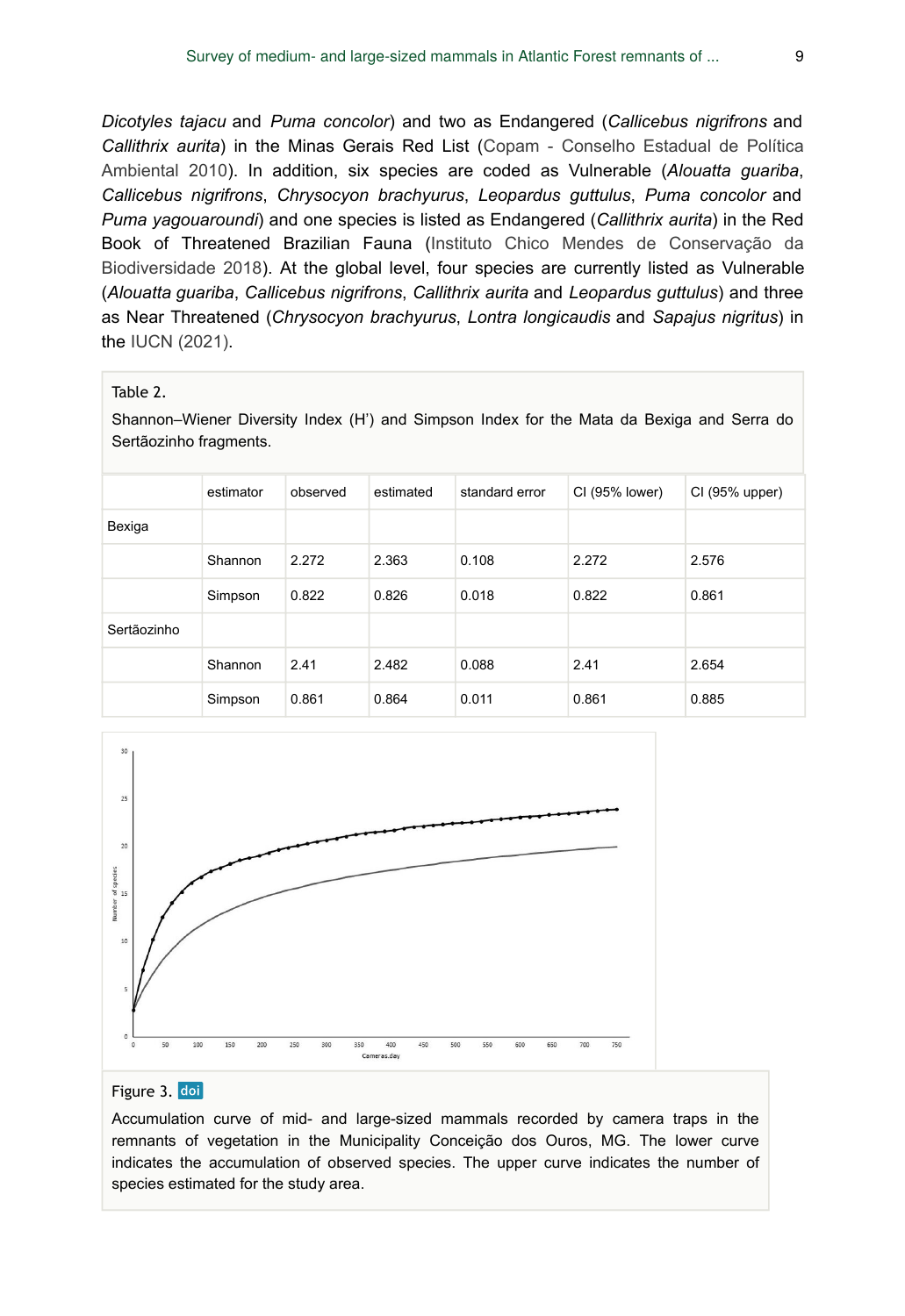<span id="page-9-0"></span>

#### Figure 4. doi

Accumulation curve of mid- and large-sized mammals recorded by camera traps, interviews and active searches in the remnants of vegetation in the Municipality Conceição dos Ouros, MG. The lower curve indicates the accumulation of observed species. The upper curve indicates the number of species estimated for the study area.

### **Discussion**

The richness of native mammals reported for Conceição dos Ouros comprises 3.8% of all mammal species recorded from Brazil, 11.9% of mammals documented for Minas Gerais and 11.1% of terrestrial mammals that occur in the Atlantic Forest [\(Paglia et al. 2012,](#page-14-0) [Quintela et al. 2020\)](#page-14-1). The observed species richness levels for Conceição dos Ouros (29 spp.) are similar to or higher than those reported in other surveys of small Atlantic Forest remnants of Minas Gerais— for example, Monte Belo (28 spp., [Laurindo 2017](#page-13-9)), Pouso Alegre (22 spp., [Costa et al. 2010](#page-13-10)), Viçosa (23 spp., [Prado et al. 2008](#page-14-7)), Santa Rita do Sapucaí (15 spp., [Eduardo and Passamani 2009](#page-13-11)) and Lavras (18 spp., [Silva and](#page-15-7) [Passamani 2009](#page-15-7)).

As observed by [Ahumada et al. \(2011\),](#page-12-9) most of the recorded species are omnivores and herbivores. Most larger mammals tend to consume a greater variety of foods, combining high and low calorie foods ([Cáceres et al. 2007\)](#page-12-10). The presence of herbivores may reflect the availability of primary food resources in the studied areas, which support species with more specialist habits [\(Pinotti et al. 2015\)](#page-14-8). The presence of carnivores, such as *P. concolor*, indicates a species-rich community. The record of several species of carnivorous, omnivorous and herbivorous mammals can be explained by the variety of landscapes and environments presented in the study area ([Quadros and Cáceres 2001](#page-14-9)).

The Shannon-Wienner Diversity (H') and Simpson's Heterogeneity (1/D) Indices did not present significant differences, although the Simpson Index presents a significant value, demonstrating that there are no tendencies towards dominance of some species.The lower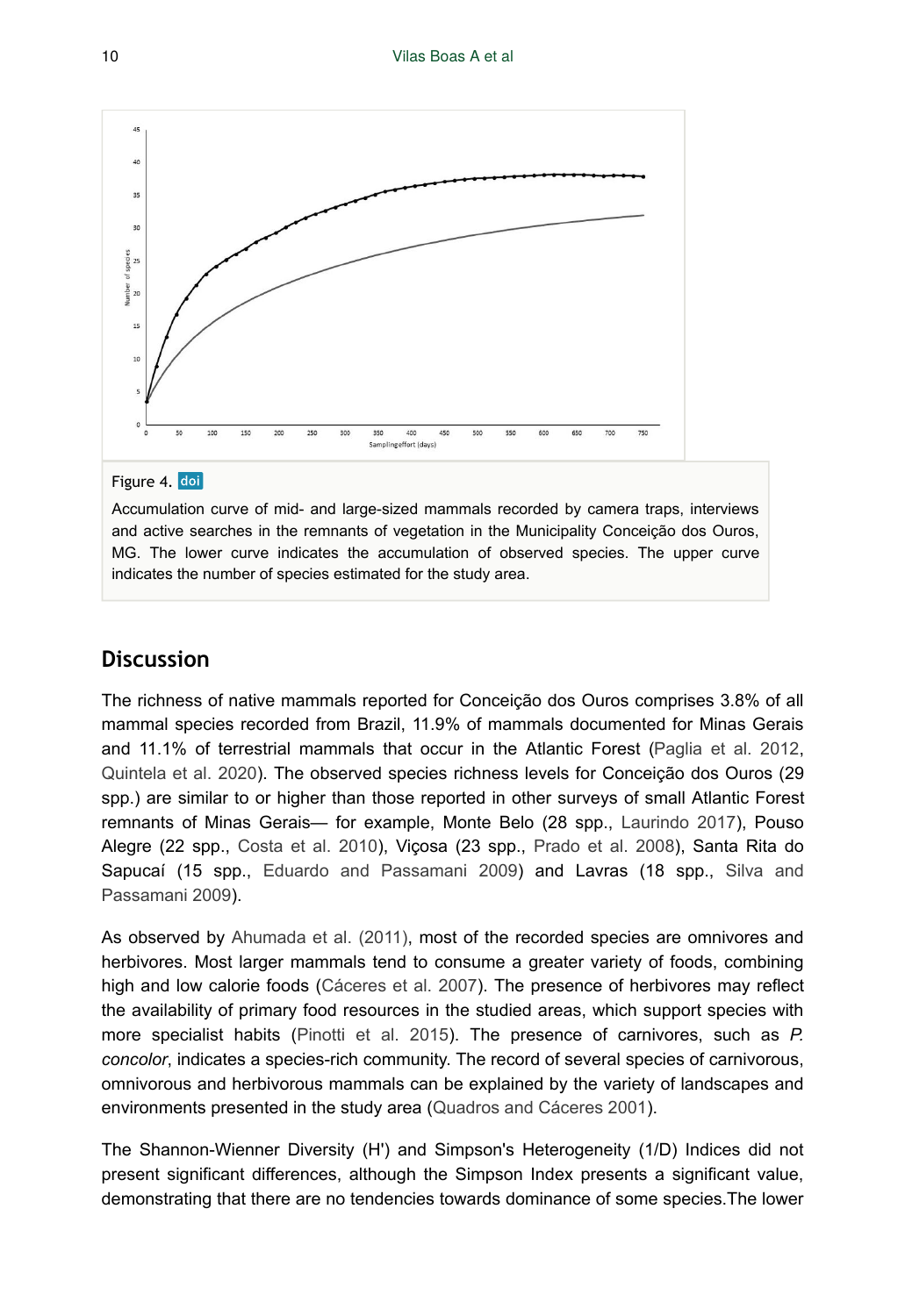the anthropogenic interference, the higher the H', that is, the index of Diversity is related to the degree of disturbance to the environment. A study in small forest remnants, with areas ranging from 5.4 ha to 15 ha, carried out in the Atlantic Forest, in northern Paraná, recorded diversity indices ranging from 1.97 to 2.02, respectively. From these comparisons, it is observed that, in Atlantic Forest areas, values of the Shannon-Wienner Index greater than 2.0 are recorded only in heterogeneous habitats in a good state of conservation ([Pires and Fabián 2013,](#page-14-10) [Rossaneis 2014](#page-15-8)).

We highlight the occurrence of game species, such as the collared peccary (*Dicotyles tajacu*), agouti (*Dasyprocta leporina*), lowland *paca* (*Cuniculus paca*) and Brazilian guinea pig (*Cavia aperea*) that are extensively hunted in other localities. Hunting, even on a small scale, together with habitat fragmentation and the introduction of non-native species, is one of the major threats to mammal conservation ([Primack and Rodrigues 2001,](#page-14-11) [Costa et al.](#page-12-11) [2005](#page-12-11)). However, the high frequency of occurrence of these species indicates that illegal hunting activity in the region may be negligible. Moreover, it should be noted that our research team found no evidence of illegal hunting in the surveyed fragments during fieldwork and interviews. The location of the largest two vegetation fragments, within a private property, may be partly responsible for this scenario.

The presence of an area that serves as an natural corridor, structurally connecting the two fragments, probably contributes to the occurrence of mammal species that require large home ranges, such as the maned wolf and the puma [\(Costa et al. 2010\)](#page-13-10). Even though the study area has a rich mammal fauna, species with greater requirements for habitat availability and quality like the South American tapir (*Tapirus terrestris*), the white-lipped peccary (*Tayassu pecari*) and the northern muriqui (*Brachyteles hypoxanthus*) were not documented ([Costa et al. 2010\)](#page-13-10). In addition to hunting, the presence of non-native (*Lepus europaeus* and *Sus scrofa*) and domestic (*Canis lupus familiaris*) species in the forest remnants can have a major impact on wildlife fauna ([Cuarón 2000](#page-13-12), [Campos et al. 2007\)](#page-12-12). Besides competing for resources with the native forest rabbit (*Silvilagus brasiliensis*), the European hare can also affect predation rates of native species [\(Buenavista and](#page-12-13) [Palomares 2017](#page-12-13)). The occurrence of *Lepus europaeus* in southern Minas Gerais is apparently recent with the first documented record from 2008 in the Municipality of Pouso Alegre [\(Costa and Fernandes 2010](#page-12-14)). The presence of *Sus scrofa* in the study area has been widely documented, indicating that the species has become established in the region of Conceição dos Ouros. Wild boars are amongst the world's top 100 worst invasive species and one of the most widely distributed mammal species globally [\(Lowe et al. 2000](#page-14-12) ). Their habit of wallowing and bathing daily in small water bodies causes damage to agriculture and the environment [\(Hegel and Marini 2013,](#page-13-13) [Rosa et al. 2018\)](#page-15-9). According to [Rosa et al. \(2018\),](#page-15-9) eradication of wild boar in the Mantiqueira Range region is now economically impractical. Thus, continued control of the species is critical for the maintenance of habitats and conservation of the local mammal fauna. Moreover, nonnative species, such as *Sus scrofa*, act as reservoirs of infectious agents with zoonotic potential [\(Hayashi and Sanctis 2010](#page-13-14)) and can pose a risk to both human and environmental health. This threat can also originate from the presence of domestic dogs in fragments. [Lessa et al. \(2016\)](#page-14-13) discussed the impact of domestic dogs on wildlife fauna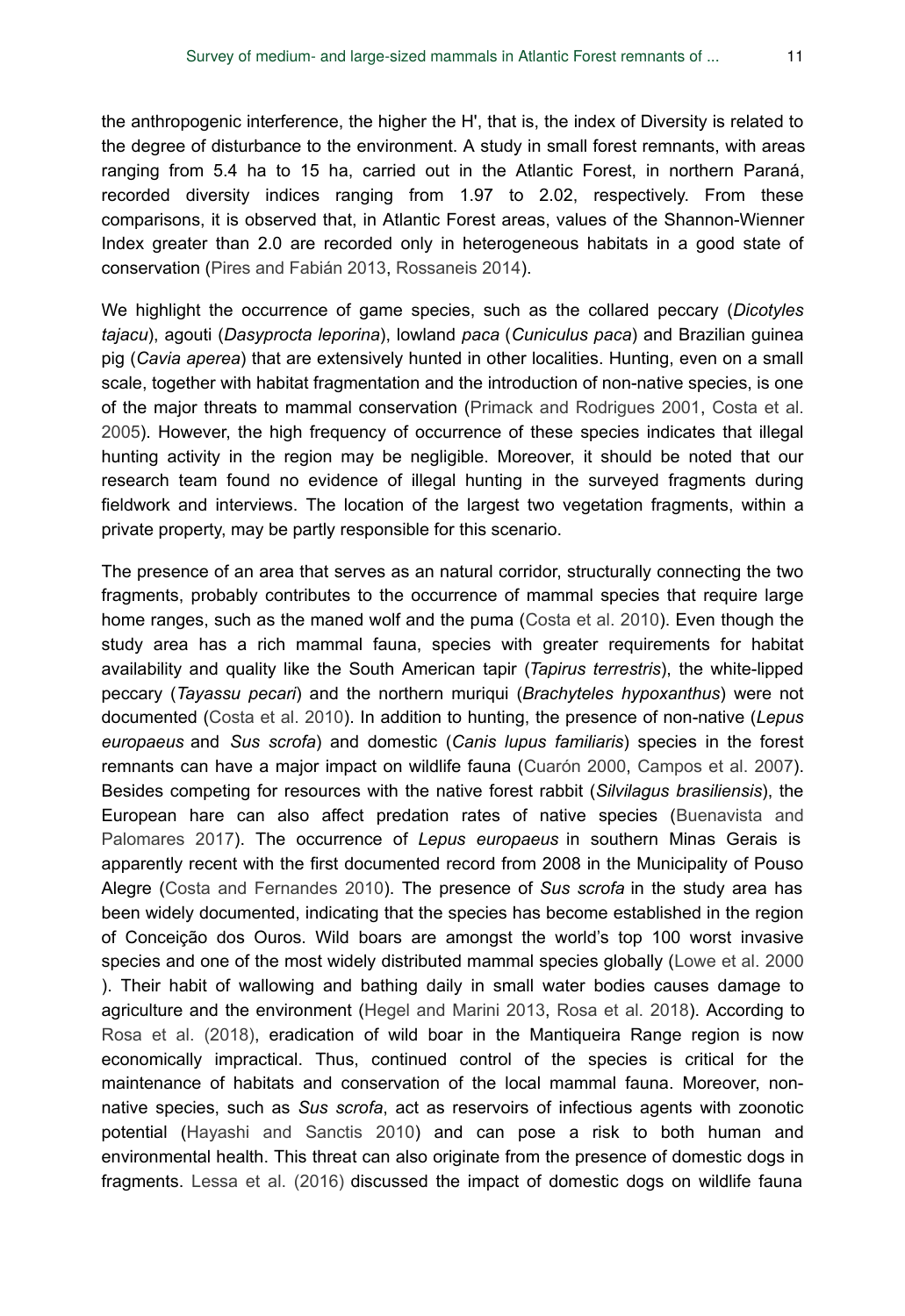resulting from transmission of disease to five species recorded in this study: *Chrysocyon brachyurus*, *Cerdocyon thous*, *Leopardus pardalis*, *Puma concolor* and *Nasua nasua*. Finally, predation and competition pressure from domestic dogs on native fauna is another serious ecological consequence of their presence in natural habitats ([Rangel and Neiva](#page-15-10) [2013](#page-15-10), [Doherty et al. 2017\)](#page-13-15).

The occurrence of endangered species of large carnivores and primates in the study area highlights the need for developing conservation programmes for these species [\(Machado](#page-14-14) [et al. 2008](#page-14-14), [Mendes et al. 2015](#page-14-15)). Moreover, several of the documented species are in some category of threat of extinction, further stressing the importance of the Atlantic Forest remnants of Conceição dos Ouros for the conservation of the regional mammal fauna [\(Konecny 1989,](#page-13-16) [Yanosky and Mercolli 1989](#page-15-11)). It is also worth mentioning the large size of the largest two fragments, which together total more than 2,000 ha as opposed to over 83% of Atlantic Forest fragments which are < 50 ha [\(Ribeiro et al. 2009\)](#page-15-12). Nevertheless, if the documented species are to maintain viable populations and play their roles in the ecosystem, it is crucial to increase wildlife surveillance and protection efforts and develop conservation and environmental education programmes locally. The results of this study can serve as the basis for designing conservation strategies for the local mammal fauna.

### **Acknowledgements**

Dr. Liliani Marilia Tiepolo (Universidade Federal do Paraná, Campus Litoral-UFPR) assisted in the identification of cervids. A previous version of this manuscript was edited and revised by Publicase Comunicação Científica. RM has received support from CNPq (313963/2018-5) and FAPERJ (E-26/203.274/2017, E-26/210.254/2018, E-26/200. 967/2021). This study was supported in part by Prefeitura Municipal de Conceição dos Ouros, MG; and Programa de Pós-graduação em Biodiversidade e Saúde, Instituto Oswaldo Cruz, Fundação Oswaldo Cruz.

### **Hosting institution**

Fundação Oswaldo Cruz - Fiocruz

### **Author contributions**

AHVB, RM, SFCN, IV and CSA designed the project; AHVB, SFCN, IV and GC performed fieldwork; AHVB, IV and RM identified specimens; AHVB, IV, CSA and RM contributed in data analyses; all authors wrote the first draft, read and approved the final version.

### **Conflicts of interest**

The authors declare that there is no conflict of interests.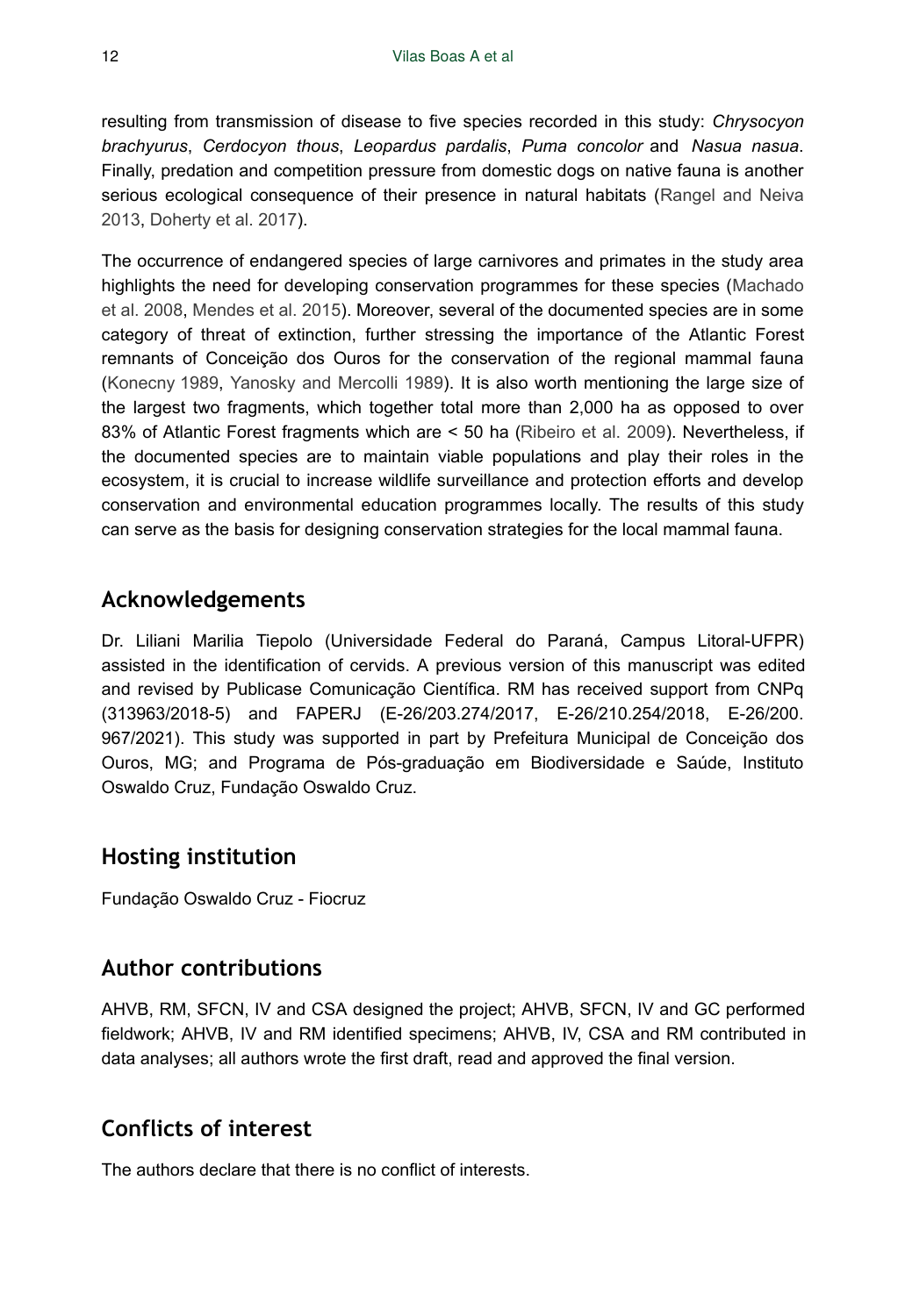# **References**

- <span id="page-12-0"></span>• Abreu EF, Casali D, Costa-Araújo R, Garbino GS, Libardi G, Loretto D, Loss A, Marmontel M, Moras L, Nascimento M, Oliveira M, Pavan S, Tirelli F (2021) Lista de mamíferos do Brasil (2021-2). <https://sbmz.org/mamiferos-do-brasil/>. Accessed on: 2022-2-10.
- <span id="page-12-9"></span>• Ahumada JA, Silva CE, Gajapersad K, Hallam CD (2011) Community structure and diversity of tropical forest mammals: data from a global camera trap network. Philosophical Transactions of the Royal Society of London B: Biological Sciences 366: 2703‑2711.<https://doi.org/10.1098/rstb.2011.0115>
- <span id="page-12-1"></span>• Bastos-Neto OJ, Oliveira EG, Souza DP, Mello BF, Amorim TO, Gomes KC, Andriolo A (2009) Mamíferos de um fragmento florestal particular periurbano de Juiz de Fora. Minas Gerais, Brasil, Revista Brasileira de Zoociências 11 (3): 269‑276.
- <span id="page-12-6"></span>• Becker M, Dalponte JC (2013) Rastros de mamíferos silvestres brasileiros: um guia de campo. Technical Books 3: 181.
- <span id="page-12-3"></span>• Bocchiglieri A, Mendonça AF, Henriques RP (2010) Composição e diversidade de mamíferos de médio e grande porte no Cerrado do Brasil central. Biota Neotropica 10 (3): 169‑176. <https://doi.org/10.1590/S1676-06032010000300019>
- <span id="page-12-13"></span>• Buenavista S, Palomares F (2017) The role of exotic mammals in the diet of native carnivores from South America. Mammal Review 48 (1): 37‑47. [https://doi.org/10.1111/](https://doi.org/10.1111/mam.12111) [mam.12111](https://doi.org/10.1111/mam.12111)
- <span id="page-12-10"></span>• Cáceres NC, Bornschein MR, Lopes WH, Percequillo AR (2007) Mammals of the Bodoquena Mountains, southwestern Brazil: an ecological and conservation analysis. Revista Brasileira de Zoologia 24 (2): 426‑435. [https://doi.org/10.1590/](https://doi.org/10.1590/s0101-81752007000200021) [s0101-81752007000200021](https://doi.org/10.1590/s0101-81752007000200021)
- <span id="page-12-12"></span>• Campos CB, Esteves CF, KMPMB F, Crawshaw PG, Verdade LM (2007) Diet of freeranging cats and dogs in a suburban and rural environment, south-eastern Brazil. Journal of Zoology 273 (1): 14‑20. <https://doi.org/10.1111/j.1469-7998.2007.00291.x>
- <span id="page-12-5"></span>• Carvalho Jr O, Luz NC (2008) Pegadas. Editora da Universidade Federal do Pará, Belém, 64 pp.
- <span id="page-12-4"></span>• Cheyne SM, Sastramidjaja WJ, Rayadin Y, Macdonald DW (2016) Mammalian communities as indicators of disturbance across Indonesian Borneo. Global Ecology and Conservation 7: 157‑173.<https://doi.org/10.1016/j.gecco.2016.06.002>
- <span id="page-12-7"></span>• Chiarello AG (2000) Density and population size of mammals in remnants of Brazilian Atlantic Forest. Conservation Biology 14 (6): 1649-1657. [https://doi.org/10.1111/j.](https://doi.org/10.1111/j.1523-1739.2000.99071.x) [1523-1739.2000.99071.x](https://doi.org/10.1111/j.1523-1739.2000.99071.x)
- <span id="page-12-8"></span>• Colwell RK (2011) Estimativas: estimativa estatística da riqueza de espécies e espécies compartilhadas a partir de amostras. URL:<http://purl.oclc.org/estimates>
- <span id="page-12-2"></span>• Copam - Conselho Estadual de Política Ambiental (2010) Lista das Espécies da Fauna Ameaçadas de Extinção no Estado de Minas Gerais. Deliberação Normativa Copam nº 147 de 30 de abril de 2010. Diário do Executivo - Minas Gerais de maio de 2010.
- <span id="page-12-11"></span>• Costa LP, Leite YL, Mendes SL, Albert DD (2005) Conservação de mamíferos no Brasil. Megadiversidade 1 (1): 103‑112.
- <span id="page-12-14"></span>• Costa MD, Fernandes FA (2010) Primeiro registro de *Lepus europaeus* Pallas, 1778 (Mammalia, Lagomorpha, Leporidae) no sul do Estado de Minas Gerais e uma síntese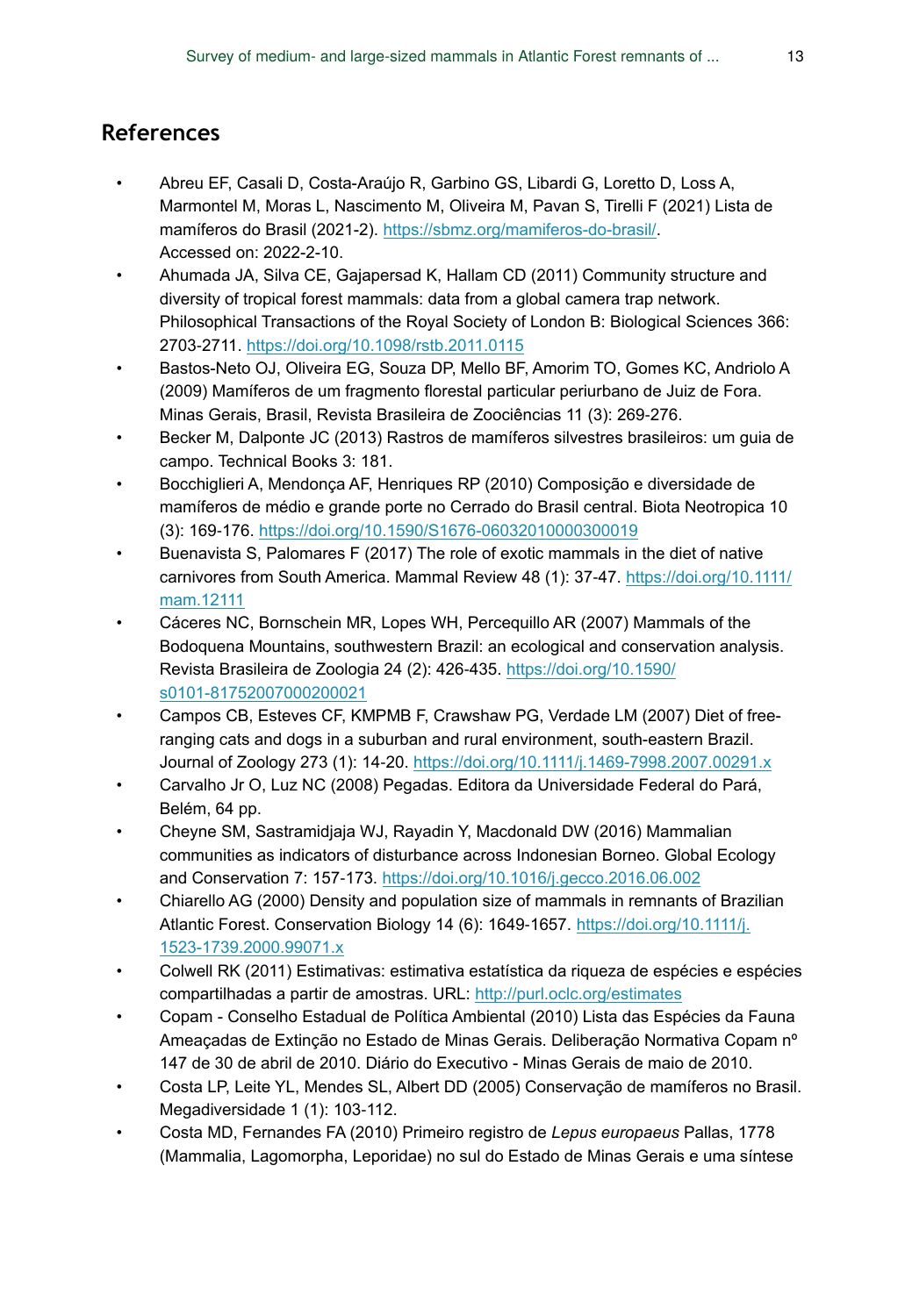dos registros conhecidos para o sudeste do Brasil. Revista Brasileira de Zoociências 12 (3): 311‑314.

- <span id="page-13-10"></span>• Costa MD, Fernandes FA, Viana DH (2010) Mamíferos não-voadores no Parque Municipal de Pouso Alegre, MG. Revista Brasileira de Zoociências 12 (3): 281‑290.
- <span id="page-13-12"></span>• Cuarón AD (2000) A global perspective on habitat disturbance and tropical rainforest mammals. Conservation Biology 14 (6): 1574-1579. [https://doi.org/10.1111/j.](https://doi.org/10.1111/j.1523-1739.2000.01464.x) [1523-1739.2000.01464.x](https://doi.org/10.1111/j.1523-1739.2000.01464.x)
- <span id="page-13-15"></span>• Doherty TS, Dickman CR, Glen AS, Newsome TM, Nimmo DG, Ritchie EG, Vanak AT, Wirsing AJ (2017) The global impacts of domestic dogs on threatened vertebrates. Biological Conservation 210: 56‑59. <https://doi.org/10.1016/j.biocon.2017.04.007>
- <span id="page-13-1"></span>• Drummond GM, Martins CS, Machado ABM, Sebaio FA, Antonini Y (2005) Biodiversidade em Minas Gerais: Um Atlas para sua Conservação. 2nd Edition. Fundação Biodiversitas
- <span id="page-13-11"></span>• Eduardo AA, Passamani M (2009) Mammals of medium and large in Santa Rita do Sapucaí, Minas Gerais, southeastern Brazil. Check List 5 (3): 399-404. [https://doi.org/](https://doi.org/10.15560/5.3.399) [10.15560/5.3.399](https://doi.org/10.15560/5.3.399)
- <span id="page-13-3"></span>• Faria LFd (2017) A Síndrome das florestas vazias e a importância dos pequenos fragmentos para a conservação dos anfíbios. INPA, Manaus, 42 pp.
- <span id="page-13-2"></span>• Fundação SOS Mata Atlântica, Instituto Nacional de Pesquisas Espaciais (2014) Atlas dos municípios da Mata Atlântica. Atlas dos municípios da Mata Atlântica URL: [http://](http://mapas.sosma.org.br/site_media/download/estatisticas/Atlas_municipios2014_anobase2013.pdf) [mapas.sosma.org.br/site\\_media/download/estatisticas/](http://mapas.sosma.org.br/site_media/download/estatisticas/Atlas_municipios2014_anobase2013.pdf) [Atlas\\_municipios2014\\_anobase2013.pdf](http://mapas.sosma.org.br/site_media/download/estatisticas/Atlas_municipios2014_anobase2013.pdf)
- <span id="page-13-5"></span>• Gardner AL (2008) Mammals of South America, Volume 1. University of Chicago Press <https://doi.org/10.7208/chicago/9780226282428.001.0001>
- <span id="page-13-0"></span>• Graipel ME, Cherem JJ, Monteiro-Filho ELA, Carmignotto AP (2017) Mamíferos da Mata Atlântica In: Revisões em zoologia: Mata Atlântica. Ed. UFPR
- <span id="page-13-8"></span>• Hammer Ø, Harper DA, Ryan PD (2001) PAST: Pacote de Software de Estatística Paleontológica para Educação e Análise de Dados. Paleontologia Eletrônica 4: 9.
- <span id="page-13-14"></span>• Hayashi P, Sanctis JL (2010) Espécies invasoras-meio ambiente. Revista Batata Show 28: 53‑55.
- <span id="page-13-13"></span>• Hegel CG, Marini MA (2013) Impact of the wild boar, Sus scrofa on a fragment of Brazilian Atlantic Forest. Neotropical Biology and Conservation 8 (1): 17-24. [https://](https://doi.org/10.4013/nbc.) [doi.org/10.4013/nbc.](https://doi.org/10.4013/nbc.)
- <span id="page-13-7"></span>• Instituto Chico Mendes de Conservação da Biodiversidade (2018) Mamíferos. In: Biodiversidade ICMdCd (Ed.) Livro Vermelho da Fauna Brasileira Ameaçada de Extinção. II. ICMBio, 622 pp.
- <span id="page-13-6"></span>• IUCN (2021) A Lista Vermelha da IUCN de Espécies Ameaçadas. [http://www.iucn](http://www.iucnredlist.org.) [redlist.org.](http://www.iucnredlist.org.). Accessed on: 2021-10-18.
- <span id="page-13-16"></span>• Konecny MJ (1989) Padrões de movimento e habitats alimentares de quatro espécies carnívoras sympatricas em Belize, América Central. In: Redford KH, Eisenberg JF (Eds) Avanços na mamologia neotropical. Sadhill Crane Press
- <span id="page-13-4"></span>• Köppen W (1948) Climatologia: conunestudio de los climas de latierra. Fondo de Cultura Econômica.
- <span id="page-13-9"></span>• Laurindo RD, et al. (2017) Mammals in forest remnants of an ecotonal Atlantic Forest-Cerrado area from southeastern Brazil. Neotropical Biology and Conservation 12 (1): 19‑29.<https://doi.org/10.4013/nbc.2017.121.03>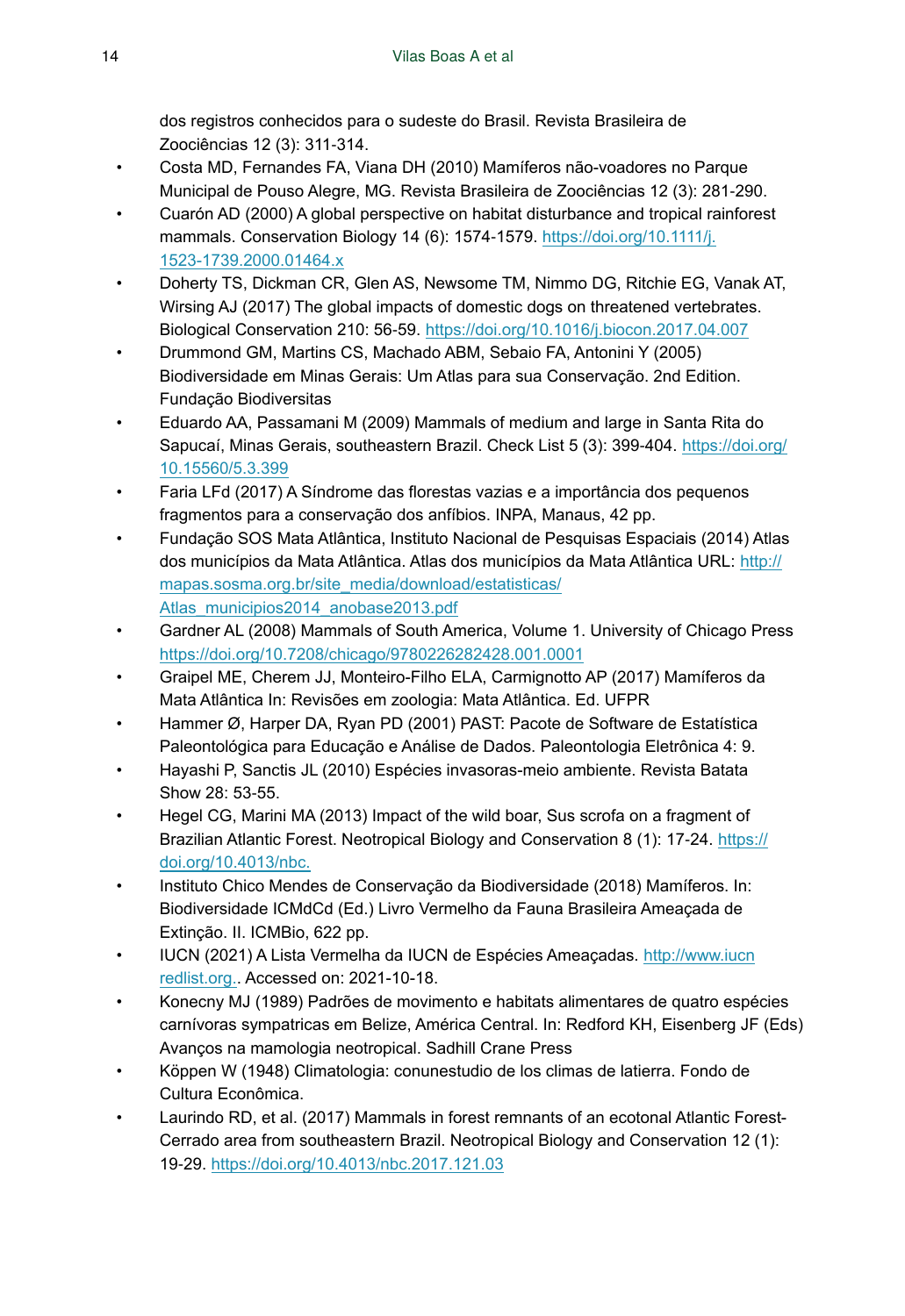- <span id="page-14-13"></span>• Lessa I, Corrêa Seabra Guimarães T, de Godoy Bergallo H, Cunha A, M. Vieira E (2016) Domestic dogs in protected areas: a threat to Brazilian mammals? Natureza & Conservação 14 (2): 46‑56. <https://doi.org/10.1016/j.ncon.2016.05.001>
- <span id="page-14-12"></span>• Lowe S, Browne M, Boudjelas S, De Poorter M (2000) 100 of the world's worst invasive alien species: a selection from the global invasive species database. IUCN Species Survival Commission.
- <span id="page-14-14"></span>• Machado ABM, Drummond GM, Paglia AP (2008) Livro vermelho da fauna brasileira ameaçada de extinção. Vol. 2. Fundação Biodiversitas
- <span id="page-14-6"></span>• Magioli, et al. (2016) Connectivity maintain mammal assemblages functional diversity within agricultural and fragmented landscapes. European Journal of Wildlife Research 62: 431‑446. <https://doi.org/10.1007/s10344-016-1017-x>
- <span id="page-14-3"></span>• Marinho-Filho J, Machado RB (2006) Metapopulação, ecologia de paisagens e a conservação de carnívoros brasileiros. In: Morato RG, Rodrigues FHG, Eizirik E, Mangini PR, Azevedo FCCd, Marinho-Filho J (Eds) Manejo e conservação de carnívoros neotropicais. Instituto Brasileiro do Meio Ambiente e Recursos Naturais Renováveis (Ed.)
- <span id="page-14-15"></span>• Mendes CL, Santos BO, Laia WP, Souza LA (2015) Diversidade de mamíferos de médio e grande porte da reserva particular do patrimônio natural da Mata do Sossego e seu entorno. Minas Gerais. Revista Brasileira de Zoociências 16: 27‑41.
- <span id="page-14-4"></span>• Metzger JP (2009) Conservation issues in the Brazilian Atlantic forest. Biological Conservation 142: 1138‑1140. <https://doi.org/10.1016/j.biocon.2008.10.012>
- <span id="page-14-2"></span>• Ministério do Meio Ambiente, Secretaria de Biodiversidade e Florestas, Núcleo Mata Atlântica e Pampa (2010) Mata Atlântica: patrimônio nacional dos brasileiros. 2º e. Ministério do Meio Ambiente, 408 pp. [ISBN 978-85-7738-133-3]
- <span id="page-14-5"></span>• Oliveira VB, Câmara EM, Oliveira LC (2009) Composição e caracterização da mastofauna de médio e grande porte do Parque Nacional da Serra do Cip&oacute. Minas Gerais, Brasil. Mastozoologia Neotropical 16 (2): 355‑364.
- <span id="page-14-0"></span>• Paglia AP, Fonseca GA, Rylands AB, Herrmann G, lMS A, Chiarello AG, Leite YL, lP C, Siciliano S, Kierulff MC, Mendes SL, Tavares VC, Mittermeier RA, Patton JL (2012) Lista Anotada dos Mamíferos do Brasil / Annotated Checklist of Brazilian Mammals. 2<sup>ª</sup> Edição / 2nd, 6. Occasional Papers in Conservation Biology
- <span id="page-14-8"></span>• Pinotti BT, Pagotto CP, Pardini R (2015) Wildlife Recovery During Tropical Forest Succession: Assessing Ecological Drivers of Community Change. Biotrópica 47 (6): 765‑774. <https://doi.org/10.1111/btp.12255>
- <span id="page-14-10"></span>• Pires D, Fabián M (2013) Diversidade, riqueza e estratificação vertical de espécies de morcegos em um remanescente de Mata Atlântica no Sul do Brasil. Biotemas 26 (4). <https://doi.org/10.5007/2175-7925.2013v26n4p121>
- <span id="page-14-7"></span>• Prado MR, Rocha EC, Giudice GM (2008) Mamíferos de médio e grande porte em um fragmento de mata atlântica, Minas Gerais, Brasil. Revista Árvore 32 (4).
- <span id="page-14-11"></span>• Primack RB, Rodrigues E (2001) Biologia da conservação. Editora Planta, Londrina.
- <span id="page-14-9"></span>• Quadros J, Cáceres NC (2001) Ecologia e conservação de mamíferos na Reserva Volta Velha, SC, Brasil. Acta Biologica Leopoldensia 23: 213‑224.
- <span id="page-14-1"></span>• Quintela FM, Da Rosa CA, Feijó A (2020) Updated and annotated checklist of recent mammals from Brazil. Anais da Academia Brasileira de Ciências 92 [https://doi.org/](https://doi.org/10.1590/0001-3765202020191004) [10.1590/0001-3765202020191004](https://doi.org/10.1590/0001-3765202020191004)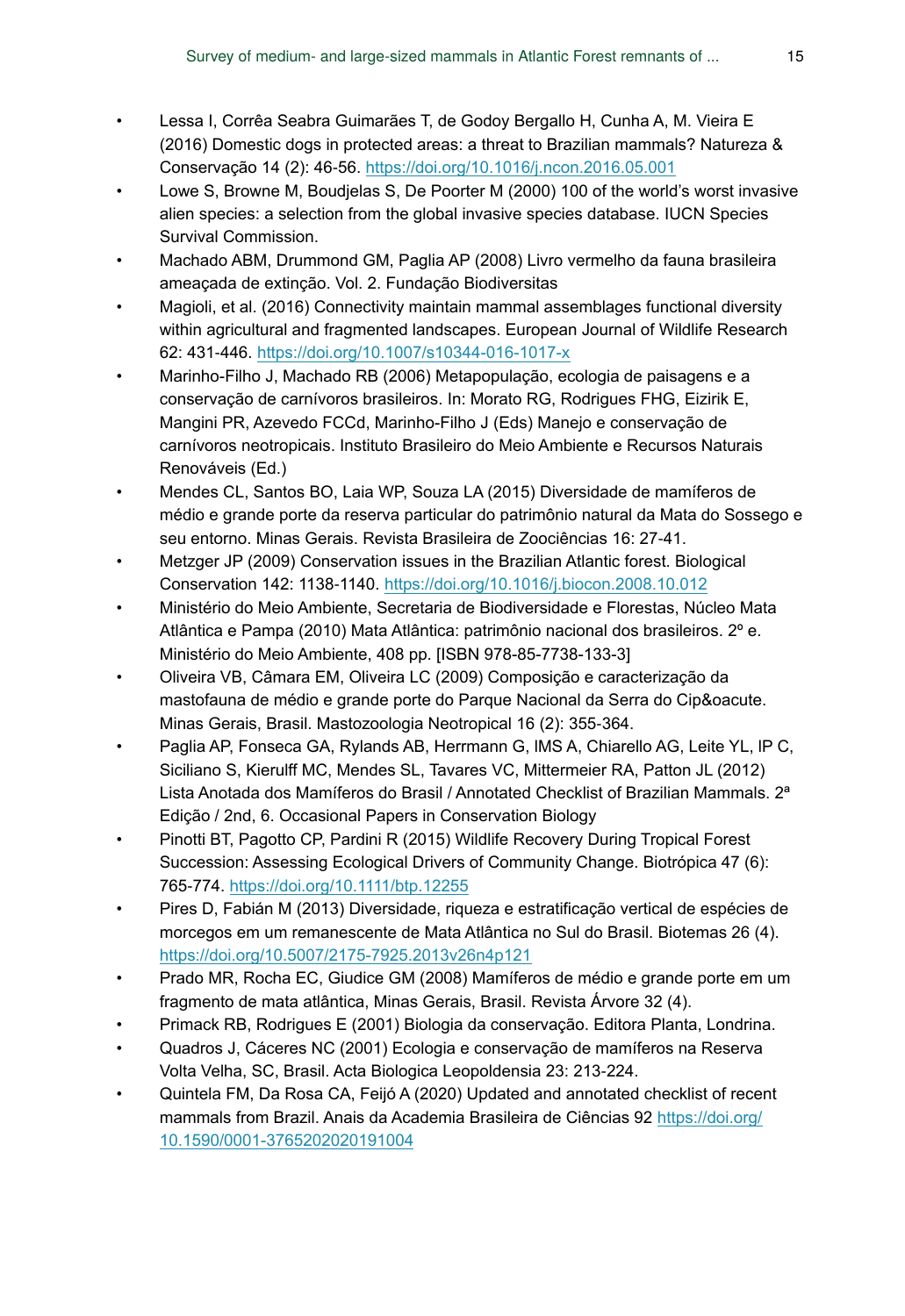- <span id="page-15-10"></span>• Rangel CH, Neiva CH (2013) Predação de vertebrados por cães *Canis lupus familiaris* (Mammalia: Carnivora) no Jardim Botânico do Rio de Janeiro. Revista Biodiversidade Brasileira 3 (2): 261‑269.
- <span id="page-15-12"></span>• Ribeiro MC, Metzger JP, Martensen AC, Ponzoni FJ, Hirota MM (2009) The Brazilian Atlantic Forest: how much is left, and how is the remaining forest distributed? Implications for conservation. Biological Conservation 142 (6): 1141‑1153. [https://](https://doi.org/10.1016/j.biocon.2009.02.021) [doi.org/10.1016/j.biocon.2009.02.021](https://doi.org/10.1016/j.biocon.2009.02.021)
- <span id="page-15-9"></span>• Rosa CA, Fernandes-Ferreira H, Alves RR (2018) O Manejo do Javali (*Sus Scrofa* Linnaeus, 1758) no Brasil: Implicações Científicas, Legais e Éticas das Técnicas de Controle de uma Espécie Exótica Invasora. Biodiversidade Brasileira 8 (2): 267‑284.
- <span id="page-15-2"></span>• Rosas-Ribeiro PF, Ranulpho R, Venticinque EM (2017) New records and update on the geographic distribution of *Lontra longicaudis* (Olfers, 1818) (Carnivora: Mustelidae) in seasonally dry tropical forests of northeastern Brazil. Check List 13 (2108).
- <span id="page-15-8"></span>• Rossaneis BK (2014) Mamíferos de médio e grande porte em pequenos remanecentes florestais da mata atlântica com influências antropogênicas no norte do Paraná. Semina: Ciências Biológicas e da Saúde 35 (1). [https://doi.org/](https://doi.org/10.5433/1679-0367.2014v35n1p15) [10.5433/1679-0367.2014v35n1p15](https://doi.org/10.5433/1679-0367.2014v35n1p15)
- <span id="page-15-7"></span>• Silva LD, Passamani M (2009) Mamíferos de médio e grande porte em fragmentos florestais no município de Lavras, MG. Zoociências 11 (2): 137‑144.
- <span id="page-15-5"></span>• Srbek-Araujo AC, Chiarello AG (2007) Armadilhas fotográficas na amostragem de mamíferos: considerações metodológias e comparação de equipamentos. Revista Brasileira de Zoologia 24 (3): 647‑656. [https://doi.org/10.1590/](https://doi.org/10.1590/s0101-81752007000300016) [s0101-81752007000300016](https://doi.org/10.1590/s0101-81752007000300016)
- <span id="page-15-1"></span>• Tobler MW, Carrilho-Percastegui SE, Leitepitman R, Mares R, Powell G (2008) Na evaluation of camera traps for inventorying large- and medium-sized terrestrial rainforest mammals. Animal Conservation 11: 169-178. [https://doi.org/10.1111/j.](https://doi.org/10.1111/j.1469-1795.2008.00169.x) [1469-1795.2008.00169.x](https://doi.org/10.1111/j.1469-1795.2008.00169.x)
- <span id="page-15-0"></span>• Trolle M, Bissaro MC, Prado HC (2007) Mammal survey at a ranch of the Brazilian Cerrado. Biodiversity and Conservation 16 (4): 1205‑1211. [https://doi.org/10.1007/](https://doi.org/10.1007/s10531-006-9106-x) [s10531-006-9106-x](https://doi.org/10.1007/s10531-006-9106-x)
- <span id="page-15-3"></span>• Voss RS, Emmons LH (1996) Mammalian diversity in Neotropical lowland rainforests: a preliminary assessment. Bulletin of the American Museum of Natural History 230: 1‑115.
- <span id="page-15-4"></span>• Wilson DE, Reeder DM (2005) Mammal species of the world: a taxonomic and geographic reference. 3rd Edition. Johns Hopkins University Press, 2142 pp.
- <span id="page-15-11"></span>• Yanosky AA, Mercolli C (1989) Uso del bañado por mamiferos nocturnos con especial referencia a *Cerdocyon thous* (Linnaeus, 1766) y *Procyon cancrivorus* (Cuvier, 1798). Spheniscus 8: 21-30.
- <span id="page-15-6"></span>• Zahl S (1977) Jackknifing an index of diversity. Ecology (58)907‑913. [https://doi.org/](https://doi.org/10.2307/1936227) [10.2307/1936227](https://doi.org/10.2307/1936227)